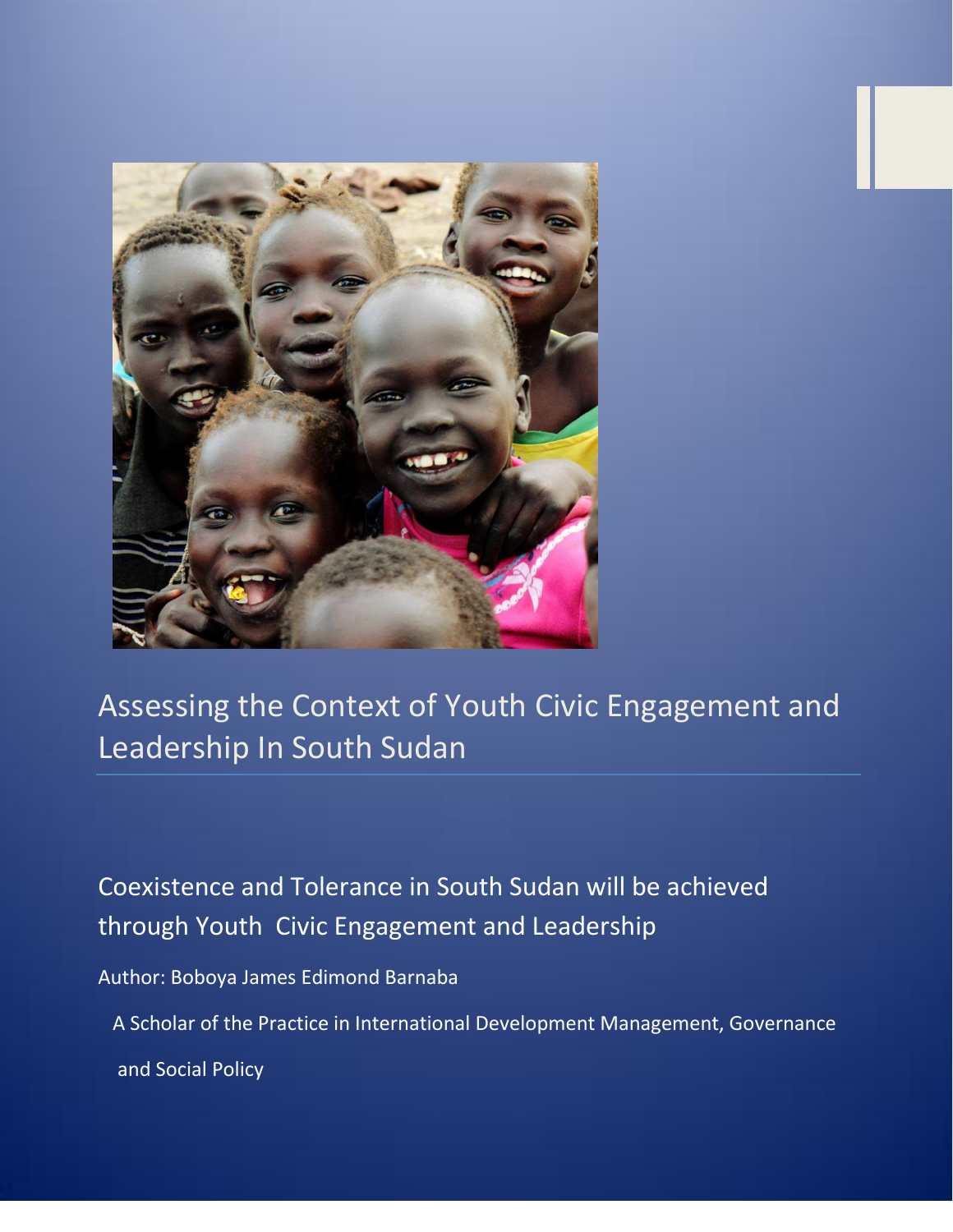### **Introduction**

This paper is to assess the context of youth in civic engagement and leadership in South Sudan. The paper is written based on review of literature as well as data collected from interviews from key informants who are engaged in the area. The paper was guided by set of important questions. The assessment mainly looked at the youth situation both in rural and urban areas, the kind of policies that drive youth in South Sudan, existence of youth organizations that drive policy on civic and leadership. The paper argues that when youth are equipped to fully participate in decisions that are affecting their lives through access to resources, knowledge, and opportunities for engagement, they become self-confident, strong, healthy, productive, and secure persons. Investing in youth brings about youth political representation and voice. This could promote community agenda which increases community coexistence and social change.

The paper also examines successes and failures of youth policies and what factors made the policies fail. Are these polices successful? Possible strategic recommendations are suggested for increased and improved youth in civic engagement and leadership. Limitations that would hinder youth in civic engagement and leadership are also mentioned.

### **Background**

The Republic of South Sudan gained its independence on the 9<sup>th</sup> July 2011 from Sudan in line with the arrangement of the Comprehensive Peace Agreement (CPA). South Sudan is reported to have 70 percent of its population under the age of 30 (Youth at the Crossroads, 2014). The South Sudanese only enjoyed relative peace from 2011- November 2013. On the 15<sup>th</sup> December 2013 South Sudan was embroiled in political violent and internal struggle which affected the country direly. South Sudan demography indicates that, youth are found to be at the front and center of development struggles. The demography of South Sudan is known to be characterized with young people in terms of population with young people with ages ranging from 15 to 30. This population are said to comprise 40 percent of the total from the ten (10) states population of the republic South Sudan, (UNICEF, 2011). The South Sudan population at the time of the research is put to be 10.9 million (World Bank, 2012). There is a projection population growth over the coming years given the fact that 70 percent of the populations are youth under the age of 30 (Youth at the Crossroads, 2014). The situation of youth in South Sudan has also made them to be idle. If youth continue to be idle and are not able to properly engage in developmental activities there is a possible that youth may be a threat to themselves. Currently South Sudan is facing a real change due to the fact that the social environment is not favorable leading to many youth joining the ongoing conflict (James Edimond, 2014).

The Youth issue is known to be coming an interesting one because of the reality that today youth can play an important civic and leadership roles and they can help in easing existing tensions in South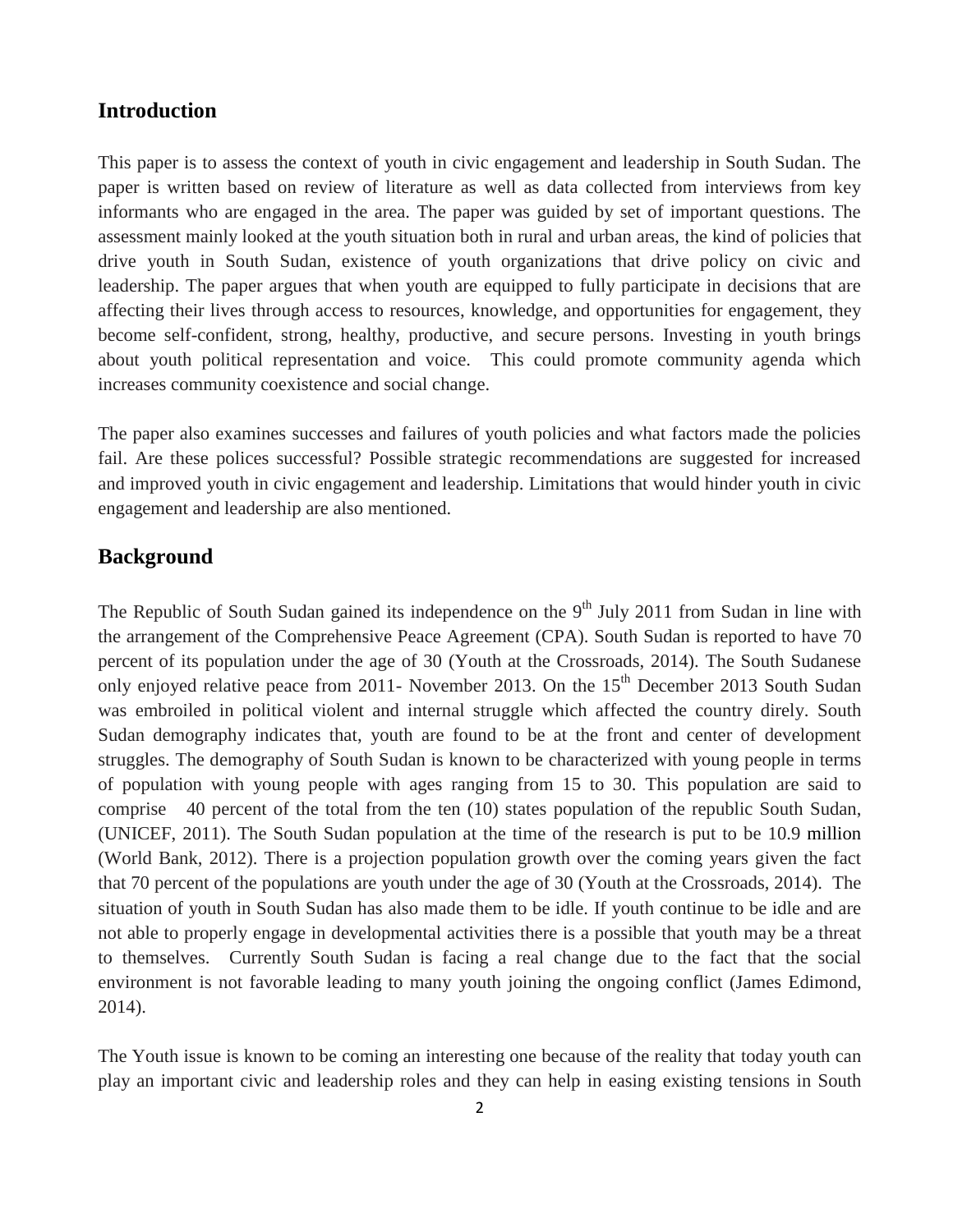Sudan. Youth organizations can also promote joint activities such as sports, cultural exchange and dialogue across ethnic lines (NPA, 2014). This paper further, highlights that, among some of the critical roles youth can play could be along range of areas like transparency, accountability, inclusivity, fiscal responsibility, rule of law and good leadership. To draw an example beyond South Sudan, one important role of youth has been seen in the political change in North Africa. Evidence has shown that in Africa youth have been at the heart of the many of the recent movements for political change in the Middle East and North Africa (MENA). The organization and reorganization of youth have resulted to strong movements. Youth have made dramatic revolutions in the places like Egypt, Tunisia and also significant calls for reform in countries such as Lebanon, Iraq, and Palestine Kurtz, J., & Gomez, R. L. (2012). The debate and the notion of political change are not only felt in Middle East and North Africa but in the republic of South Sudan also. The youth in South Sudan has played a key role in calling for social change during the many decades of liberation struggle. Much as social change has been brought over the years to South Sudan by the majority of the youth, they generally have little say in matters that affect them, it is known that the adults generally having the upper hand in the most public affairs (Youth alternatives, youth possibilities, report 2014).

The long long-drawn-out conflict between Sudan and South Sudan and the current political struggle over power in South Sudan are both fought primarily and largely by youth. Beside these many years of conflicts youth in South Sudan do still face a number of difficulties in their everyday life and struggles. Demographic data concerning youth indicated that only 22 percent of individuals aged 15 years and above in the rural areas in South Sudan can read and write and that 68 percent have never attended school (South Sudan Centre for Census, Statistics and Evaluation 2010). Some indication pointed out that, 79 percent of households in rural areas in South Sudan are engaged in crop farming as their primary source of income despite this; the majority of households are food insecure. The households that earn a living through wages or salaries in South Sudan are known to be only 5 percent (South Sudan Centre for Census, Statistics & Evaluation 2010). The harmful traditional practices such as cattle-based bride prices have put young girls to vulnerable position. These situation in particularly has caused social isolation of girls at puberty. The harmful traditional practices have also impacted male youth as they in many instances are also assigned to work in cattle camps with limited access to education or recreation, a situation closely linked to increased issues of cattle rustling among tribes leading to deaths.

As indicated above the bulky youth population represents an opportunity for peace building, development, and leadership in South Sudan (Youth Voices in South Sudan, 2012). It is worth underscoring that conversely, young people growing up today face many inter-related risks and vulnerabilities in South Sudan. Therefore, addressing the key development and peace-building priories of South Sudan's youth is central to ensuring sustainable recovery and peace building. The need to have a comprehensive youth policy and viable strategy for South Sudan is evident and necessary to be highlighted in the paper.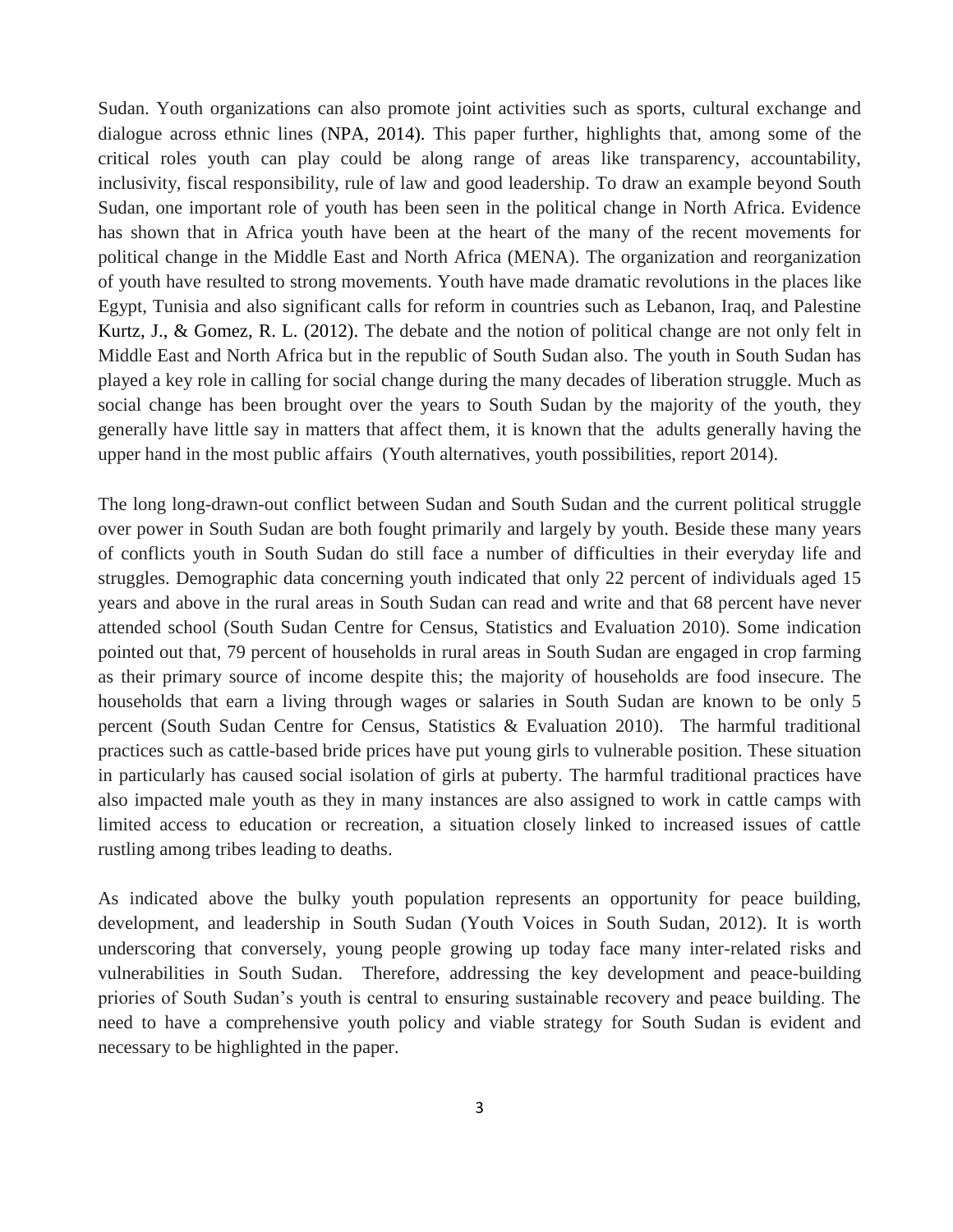Since there is no considered concept of youth Civic Engagement in South Sudan, the paper adopted the concept of civic engagement from Adler and Goggin (Adler and Goggin (2005), who put the concept of youth Civic Engagement as, "the ways in which citizens participate in the life of a community in order to improve conditions for others or to help shape the community's future". (p.1). This term has been used to date primarily in the context of younger people. If youth are actively involved in contributing to positive development of their lives, families, communities, and nation such as South Sudan this can be understood as youth civic engagement (AIYD and Inter Action 2013). Civic engagement and leadership consider both community service activities and political actions as significant driving forces. The paper stressed that civic participation can take many forms: this can be through volunteering in a community service project; being involved actively in an organization working to address a social change issue, like corruption; electoral voting; and joining with others with similar vision and value to raise common concerns, such as through protesting and demonstrating. The paper asserted that, the necessary understanding to effectively participate in civic life should include young people's understanding of their rights and responsibilities as members of collective society, how decisions are made, by whom why that are made and ways they can enter the process.

#### **Problem Statement**

Youth civic engagement and leadership is becoming a real serious concern for many societies today and as it is also the case in South Sudan. The concern is based on the reality that youth are now not benefiting from a number of societal changes. Youth are also not benefiting from the impact on employability, upward mobility and community engagement, especially for poor and at risk youth. As stated earlier in the paper, youth have high expectations in how they would want to see how the governance in South Sudan is exercised to bring about positive and desired change. In South Sudan many Youth have joined conflict to provide labour because they could not get the political space to civically engage. The South Sudan youth situation cannot be detached from other countries in North Africa. Youth have one belief and that they need more equitable access to decent jobs, relevant education, engagement in the public realm, and more responsive and accountable governance. This real belief forms the common vision of youth in many societies today (Khouri and Lopez, 2011).

The situation of youth is linked to the fact that governance in Africa and South Sudan in particular has left a lot to be desired. More so the failure by national governments to make timely and tangible progress in responding, directing and funding youth programs that lead to more equitable access to decent jobs and relevant education. It is anticipated that not allowing youth to continue their Engagement in the public realm, and not opening up more responsive and accountable governance will in the future have some serious setback. As noted from other countries that lack of responsive and accountable governance has risked pushing more youth towards more violence. Youth take violent means to achieve the types of change they seek to move on in society (Mercy Corps, 2011a). As noted by the paper that, the majority of the population in South Sudan is youth, and they have the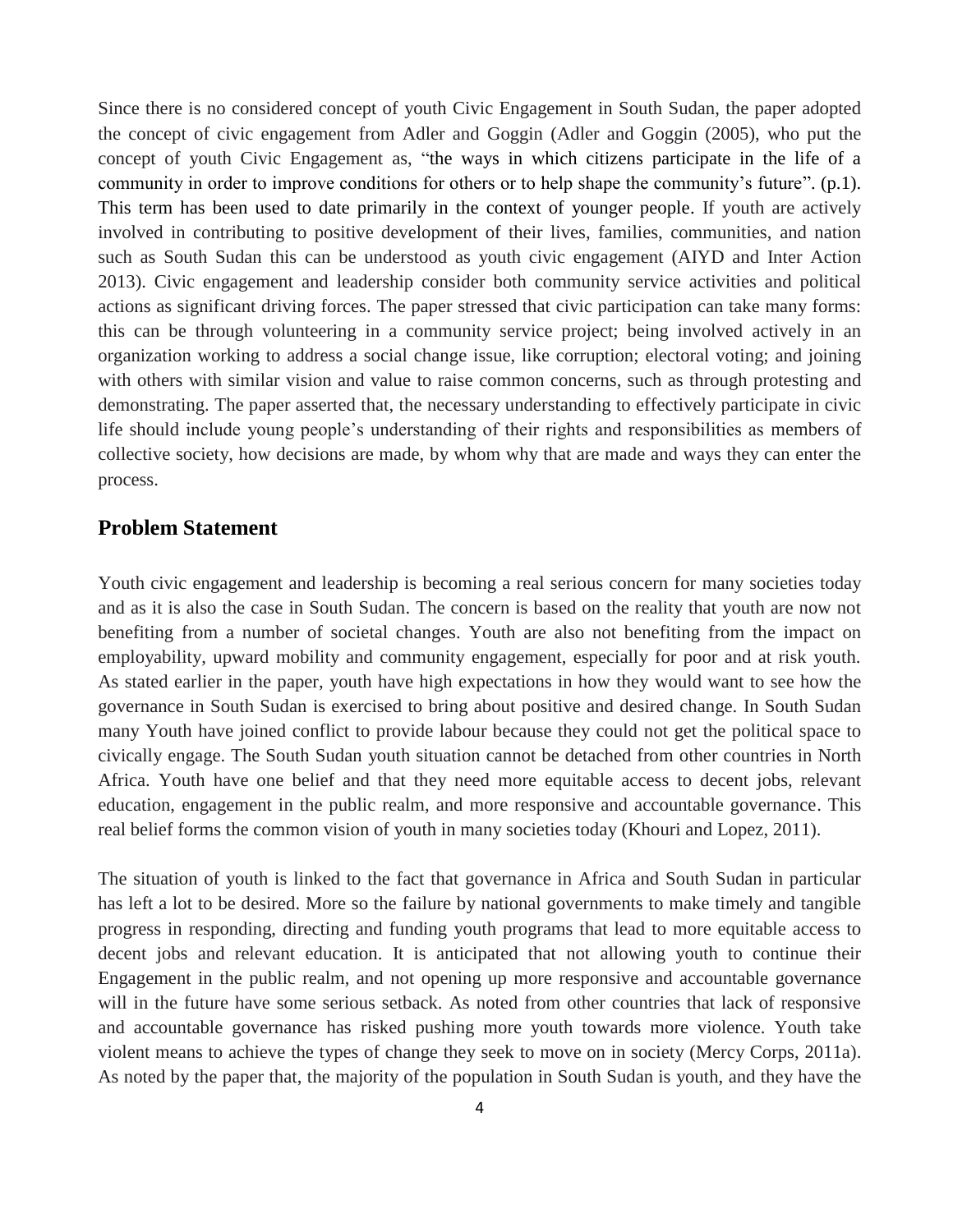desire to have a meaningful civic engagement and exercise citizenship. Some scholars have indicated that, members of the younger generation have the potential, motivation and energy to direct the course of events (Boyden, 2008); youth in South Sudan are indeed playing a pivotal role in many of the processes that are taking place in their localities. In South Sudan the realities currently facing most youth are often fraught with adversity and multiple complex challenges, and also show tremendous forthcoming for renewal and locally generated progress.

Youth have shown a great desire to be engaged in Community based organizations, civil society activities, form networks, and mobilize for common goals and interests, but lack the necessary tools, space and skills to do so (South Sudan Centre for Census, Statistics & Evaluation 2010). This desire can further be an opportunity to initiate positive social change and general community development. Indication have shown that, most government sector policies were formulated in 2007, three years after the signing of the comprehensive peace agreement and the establishment of the government of then Southern Sudan. Most of sector policies say little about youth. However, currently many are under revision. Civic engagement of youth in this process can be a good beginning ensuring policy transparency. The Indication that points to the lack of political space for youth participation by the government of South Sudan is seriously being reinforced by lack of political will from individual government officials not to allow good things to happen. These have and will continue to hamper the ability and the involvement of youth in the process of the policy formulation (Beny Gideon 2013). Youth influence on national, state and local level development and policies are almost non-existent. The practices of politics and governance in South Sudan which are shaped along tribal lines have consequences for youth development in terms of leadership. Tribal politics are the basis for forming the governments and even determining the allocation of basic services.

Despite all these challenges and gaps in policy, youth real civic engagement and leadership in South Sudan needed to be assessed in terms of its context. The paper strongly asserts that, youth civic engagement and leadership at all levels of governance and policymaking is a key. The need for youth empowerment to be actively engaged and participate in communities is crucial to achieving positive development outcomes. The current broad recognition of youth at the international level that investing in youth and empowering enhances skill development, confidence and competency building is a good opportunity for South Sudan opening space for youth to contribute to the peace process, political coexistence and economic development. Youth civic engagement brings about representation and promotion of a community inclusive agenda which increases community coexistence. Civic engagement and leadership through youth community organization brings about social capital.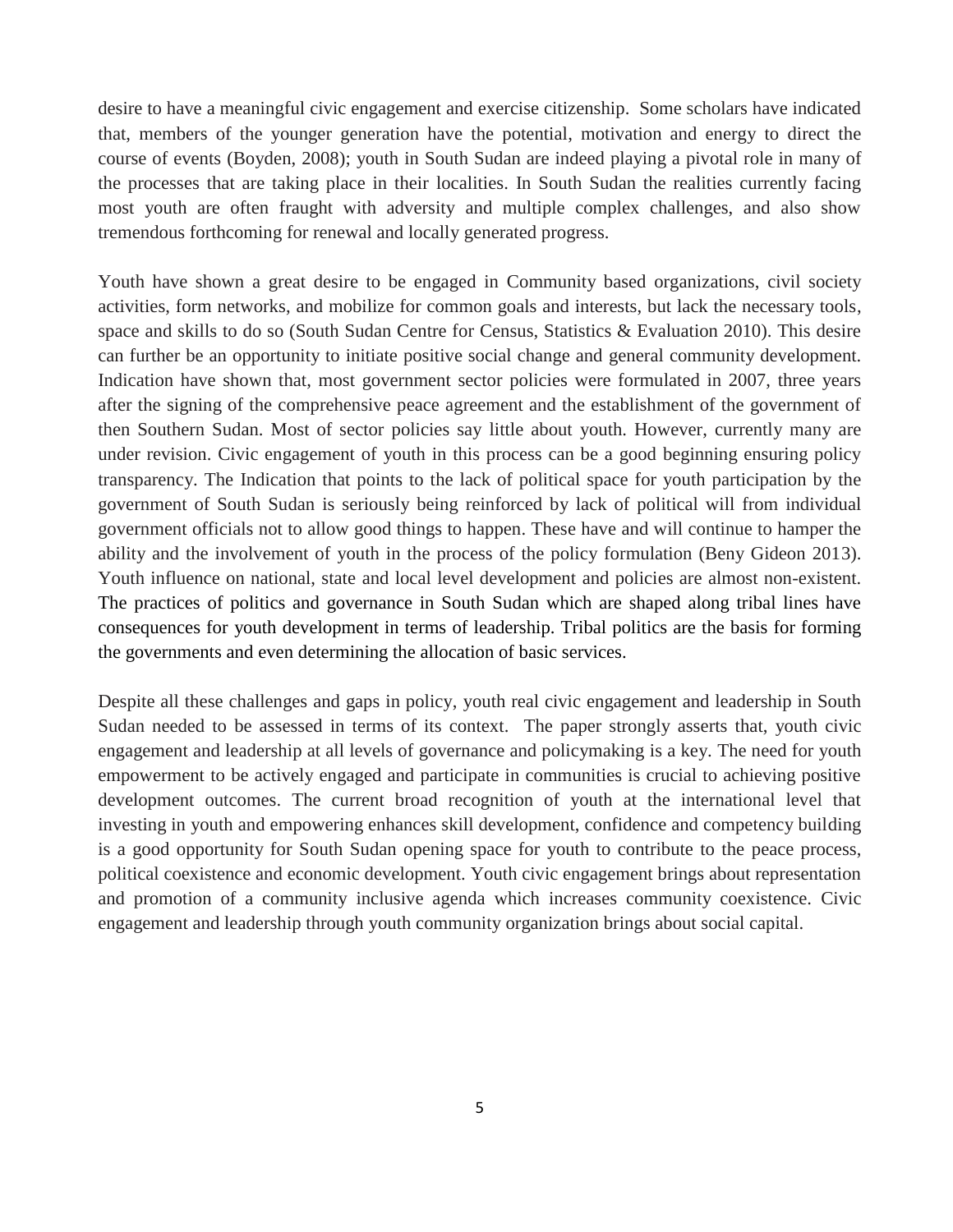#### **The Analysis of Youth Context and Civic Engagement and Leadership**

The youth in South Sudan is faced with several challenges that place obstacles to their livelihoods and development including the way they engage in civic activities. Among some of the obstacles are cultural and economic problems and lack of access to information. From the data obtained from 15 interviews it was indicated that, youth are divided along tribal lines and that is why majority of youth have no common agenda for nation building and unified plan of action for active and strong civic engagement. From the interviews carried out it was revealed that, few radical youth groups remain helpless and are continuously becoming victims of harassments, killings, segregation and all form of mistreatment. This is because such conscious groups do not follow their fellow youth who stood behind uncles and cousins for political gains, but purely independent and aggressively questioning public affairs. The Interviews results established that, those groups that engaged government on governance issues did not receive an adequate support from their cohorts, and this made their work difficult to achieve good results.

It is noted with concern that South Sudan is one of the countries in which youth are not organized into a youth-governing body that can directly present issues that concern them to the government for consideration, including their direct representation at all levels of government as youth representatives. Certainly, there are youth in some positions of power but they attained such positions on an individual competitive basis. They were not elected by youth. The provisional appointment of the youth leadership by the then Minister of Youth and Sport government of South Sudan, which was implemented singlehandedly, was claimed by the interviews youth as unconstitutional. The paper agreed that, such a youth body therefore lacks legitimacy since it was not sanctioned by the youth. Appointing such a body could have been a ploy to ensure that the youth served the private interests of certain individuals, but not to guarantee inclusive youth leadership.

The paper study found that, in relation to youth legal recognition it is provided under the Transitional Constitution of the Republic of South Sudan (2011). The constitution article 40 declares that "all levels of government shall: Adopt policies and provide facilities for the welfare of youth and ensure that they develop morally and physically, and are protected from moral and physical abuse and abandonment; empower the youth to develop their potentials."(p.13) These constitutional statements clearly indicate that national and sub-national government bodies are mandated to formulate and make use of policies, amenities and services to support the development of youth both physically and morally (Transitional Constitution of the Republic of South Sudan, 2011). This legal provision did not provide youth both morally and physically due to several factors such as lack of political will, weak government capacity and poor prioritization of policy initiatives.

The interviews results pointed out that, one major factor hampering youth civic engagement and leadership in South Sudan relates to youth Socio-economic status. The majority of interviewed members of youth groups reported that, the government of South Sudan does not have a single youth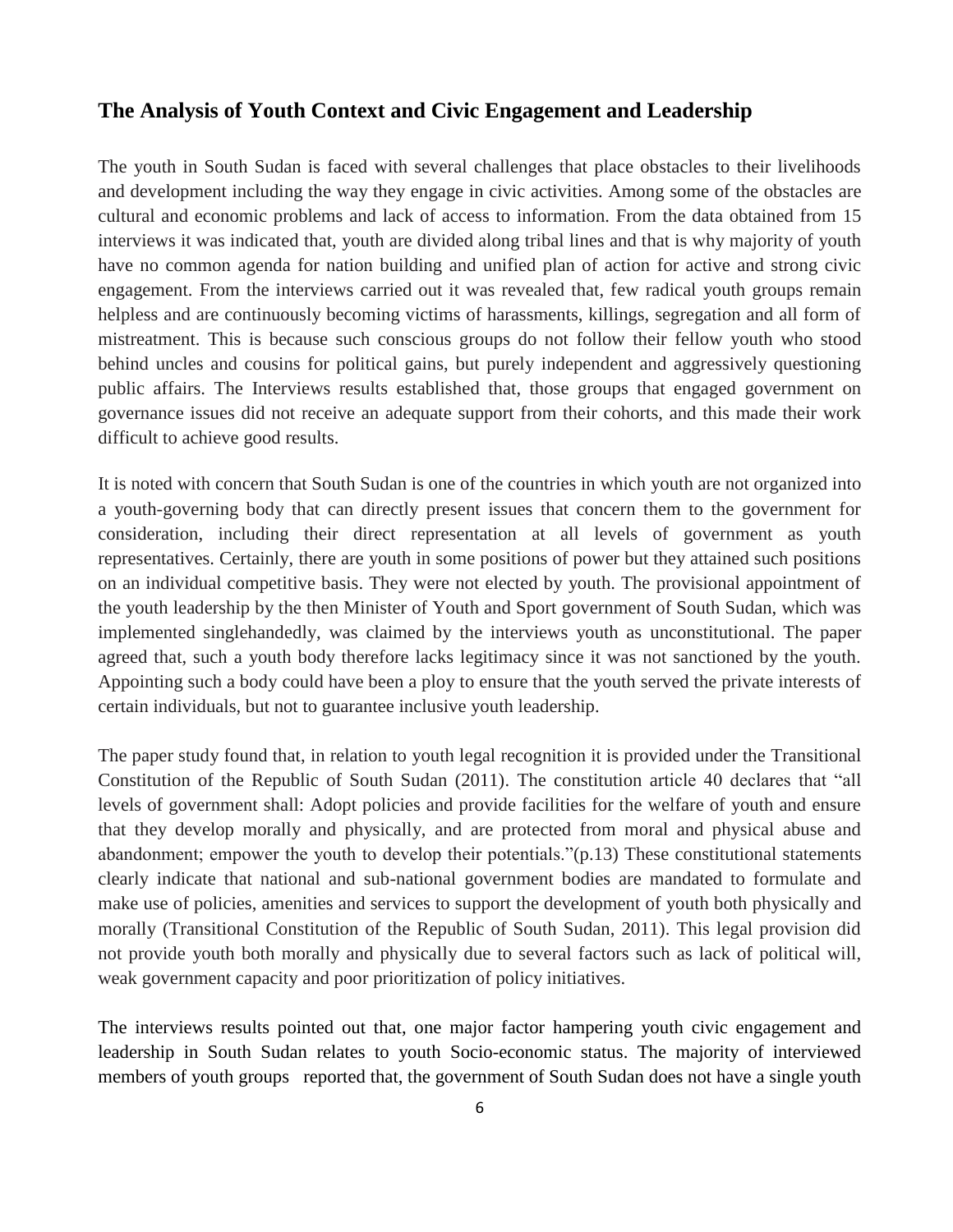economic empowerment policy which could help youth to earn their income and improve on welfare. Lack of income for youth means that youth cannot actively engaged in community process. The paper strongly observed that, young women and male youth who are less educated, unemployed, and from rural areas are the least likely to be civically lead and engaged. It was noted that often these very groups, whose voices are underrepresented in public debates and decisions making process, contributing to their further marginalization in South Sudan (Youth Baseline, 2012). Civic associations are known to be acting as essential intermediary bodies between the individuals and government. As researcher De Tocqueville (1945), has explained that, healthy voluntary sector has long been thought to be vital to "participatory democracy". The paper argues that given the South Sudanese current situation volunteering can be something to consider. Volunteering among young people in other countries with similar situations like South Sudan is seen as something that can foster social responsibility and increase young people's trust in their government institutions (Putnam, 1995). If the economic situation continues to persist in South Sudan as it does now, then it is better for the youth to continue volunteering in societal issues in order to deepen their civic participation and increase their advocacy on democratic governance reforms. The paper admitted that, volunteering will not bring about economic opportunities for youth as hoped, at least not immediately, but putting in place democratic governance reforms may bring the necessary policies that could pay off in the long run and facilitate economic growth leading to economic opportunities for youth in South Sudan.

There is high illiteracy rate of youth in South Sudan, put at 91 percent according to the population census, 2008 and this extreme situation has not very much changed as hoped for by many in the new country. This high illiteracy rate cannot allow youth as the majority in this category to participate in democracy and good governance, because democracy is rights and it is much more connected with critical thinking, knowledge and skills in order to know what your rights are and duties in a democratic governance spelled out under the constitutions in the South Sudan and its ten states and the laws under them (South population census, 2008). The lack of educational and economic opportunities for youth, coupled with fragile and deteriorating markets and weak governance, are the legacy of a protracted conflict with Sudan and continued political uncertainty in South Sudan. This uneducated, unskilled and underutilized population of young people, combined with politically motivated ethnic tensions, threatens to prolong conflict in South Sudan and further isolate its young people from pursuing productive and non-violent futures. The paper strongly asserts that, the alarming lack of educational and economic opportunities for youth in South Sudan will only be addressed when the bulk of the youth are actively engaging with policy and legislative officials and calling for reforms and overhaul of the educational and economics systems in South Sudan to bring about increase youth access to quality education and economic opportunities.

The reality as pointed out by this paper is that, civic engagement of the youth does not appear to contribute to greater social capital in the forms of political trust, tolerance of others, respect for pluralism and diversity, or a sense of shared identity. The reported issue that, youth continue to be divided along tribal lines and the majority of youth have no common agenda for nation building will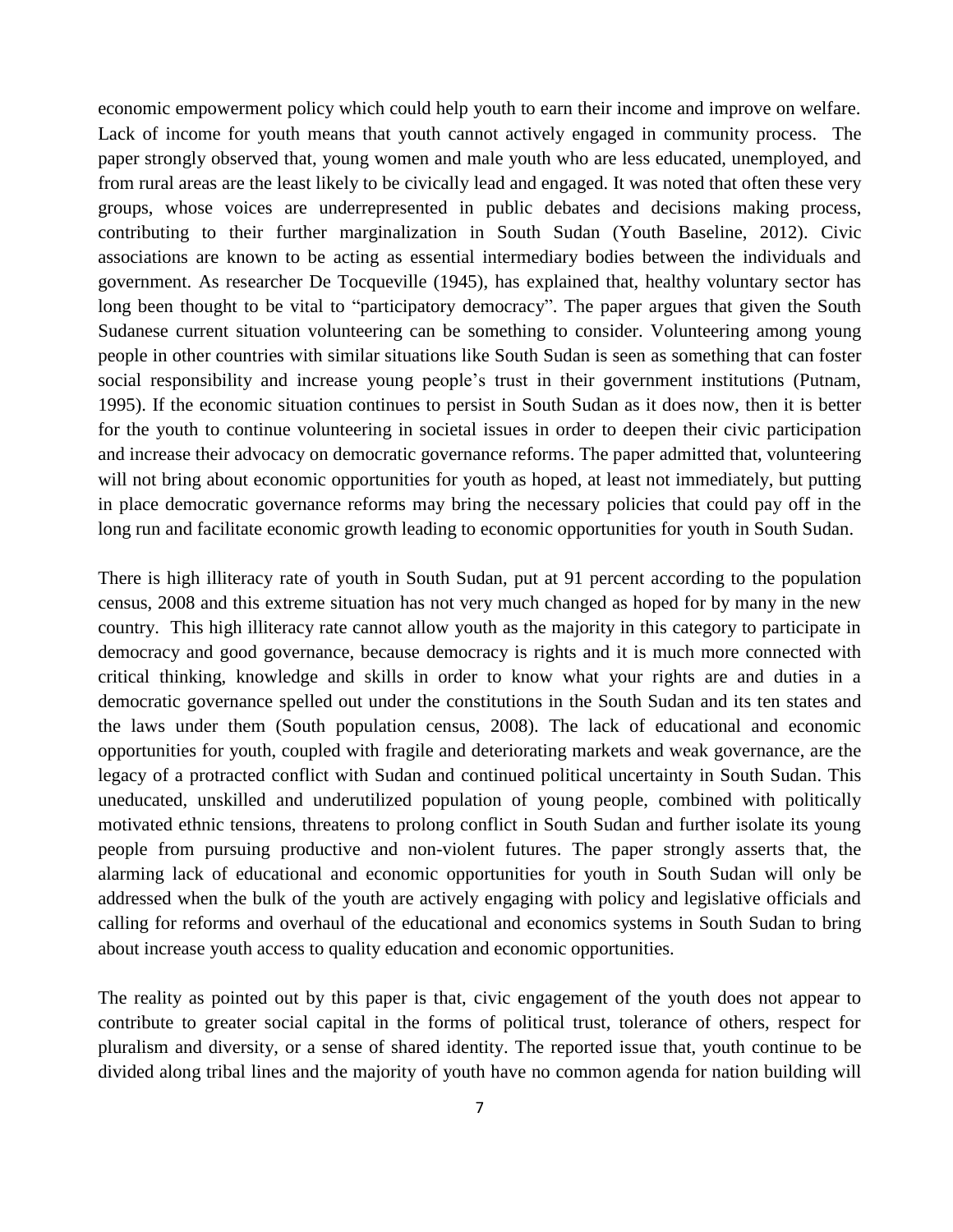continue to impact South Sudan (Beny Gideon 2014). The on-going youth frustration with government institutions, especially their performance around employment creation, was found to be a key driver of unconventional forms of participation. Frustration is suggested as a factor inciting youth to join conflict both at national and tribal level (James Barnaba, 2014). Logically, youth participation in local and national civic actions is a natural stepping stone to other forms of civic engagement. It is very important to highlight that even past studies have shown youth engagement lead to higher electoral and political participation later in life. A report by Kurtz, J., & Gomez, R. L. (2012) indicates that. Youth social capital is also possible. "If young people are civically engaged, they will be more likely to develop and exhibit forms of social capital that are conducive to the functioning of democracy, and to peaceful co-existence" (p.56)

An outline of recommendations from a governance and youth participation training organised by Community Empowerment for Rehabilitation and development indicated that youth need to go to school in order to change their attitude, youths need to organise community policing to address internal conflicts, that youths need to carry out awareness to the community about the importance of peace and the dangers of conflict through the media such as radio talk shows as a means to public attention and review state education policy to promote quality education and making education attractive (Community Empowerment for Rehabilitation and development, 2014). It was emphasised that such training is limited from being accessed by many youth though they are meant to increase youth civic engagement as community service, collective action and a tool for mobilization for social concern.

It is confirmed that sport activities are already occurring in some rural communities in South Sudan. The concern that should be pointed out here is that the power of harnessing public attention and youth groups for community development has overall been underutilized. Youth need to have required spaces, both physical and metaphorical, which facilitate their engagement in civic and political affairs in their respective communities. As reported by the interviewed youth the lack of sufficient institutional mechanisms, structures, policies and societal norms are serious issues that require attention. In other parts of the world similar issues can be a threat and blockage for youth involvement and encouraging them to utilise their capacity to be civically engaged and assume leadership roles in society (Camino and Zeldin 2002). Establishing facilities and physical infrastructure will provide available spaces for youth to come together. However, the presence of a physical meeting place does not ensure that young people have institutional and societal support that encourages their participation and engagement.

A report from UNESCO on Arab Youth Civic Engagement and Economic Participation (2011) has explained that, young people have shifted and rightly so from an emphasis on young people as problems to young people as assets. This paper takes the types of social capital of interest as those values and attitudes associated with being a good citizen, including social and political trust, and tolerance of others, respect for pluralism and diversity, and a sense of shared identity. The emphasis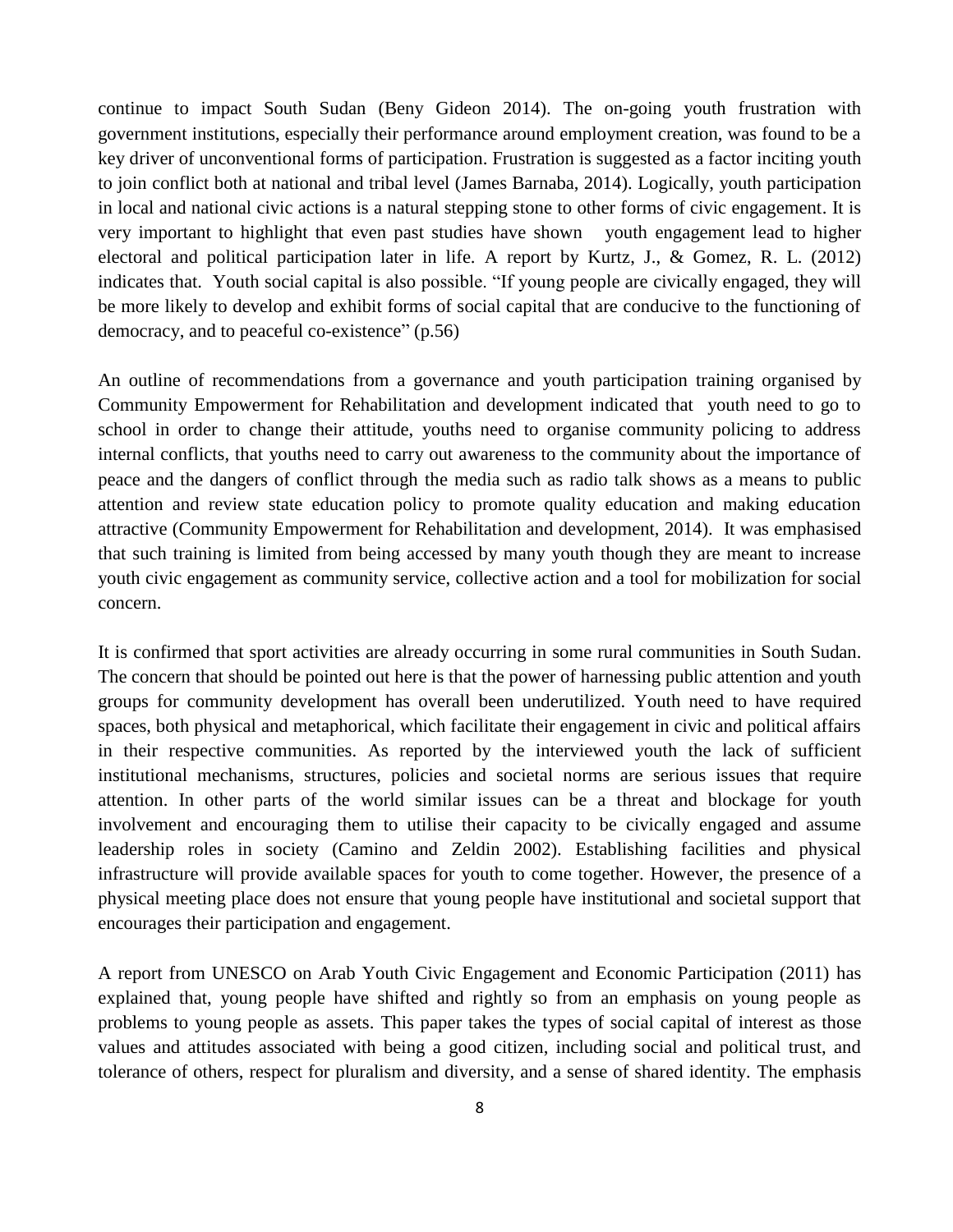that the paper puts to promote is based on the significant supply of these forms of social capital within a population such as South Sudan is believed to be necessary for a functioning civil society, good governance, and to peaceful co-existence. For South Sudan, the paper argues that the theory should points to the direction where its political system needs to establish a threshold of trustworthiness in order to foster civic and political participation among youth. The paper believed that, through constructive engagement, accountability and transparency, the threshold of trustworthiness will be cultivated. Peaceful co-existence in South Sudan will be brought about by the youth as they represent 70% of the population their contribution in many and any effort will bring about a huge social capital.

The issue of human rights is noted to be one that requires attention. Currently youth still have their rights unfulfilled and they continue to experience violence. This situation is regarded by many interviewed youth as disturbing. This situation is also affirmed by some finding of a youth baseline study which was carried out in some parts of South Sudan such as Eastern Equatoria, Jonglei and Upper Nile. The effect of this situation has and will continue to draw youth from contributing towards the development of South Sudan (South Sudan Youth Baseline, 2012). The data obtained from the baseline study indicates that youth denounce violence, and they demand educational opportunities friendly spaces for youth and they further express their desire to contribute towards the development of their communities and country. This is a good indication that the leadership of South Sudan need to promote as they will contribute to chances of reducing the current violence. As also pointed out, a large number of youth in South Sudan grew up and survived in a hostile environment without protection due to the many years of war that took place between the North and South Sudan over 21 years. Following the signing of the Comprehensive Peace Agreement (CPA) in 2005, the Government of South Sudan has been focusing on peace building, conflict prevention and recovery. These efforts never brought positive change.

As reported by most youth that due to a pervasive lack of care, the youth have developed negative attitudes towards themselves, leading to high consumption of drugs and alcohol, which makes them become violent and commit crimes in many towns in South Sudan. Despite this situation there is an indication that most youth in South Sudan are brimming with vibrant ideas (Youth alternatives, youth possibilities, 2014). Properly motivating and sufficiently guiding them would solve many of the problems faced by South Sudan. Without access to opportunities for participation, the youth cannot develop their potential to the full. As a result, it has reduced their commitment to educate themselves and some with relative education have no interest to participate in the advocacy of pertinent issues such as democracy and good governance. The paper contended that the above factors hinder the way youth bring out their issues to the elderly. Such factors can make youth not to develop a sense of competence, purpose and empowerment. (AIYD and Inter Action 2013). The paper confirmed that often, social norms prevent or prohibit youth viewpoints from being taken as seriously as those of adults. Particularly for youth under the age of 18, who are still legally considered children, structures may not exist wherein they can express and advocate for their needs or improve their communities.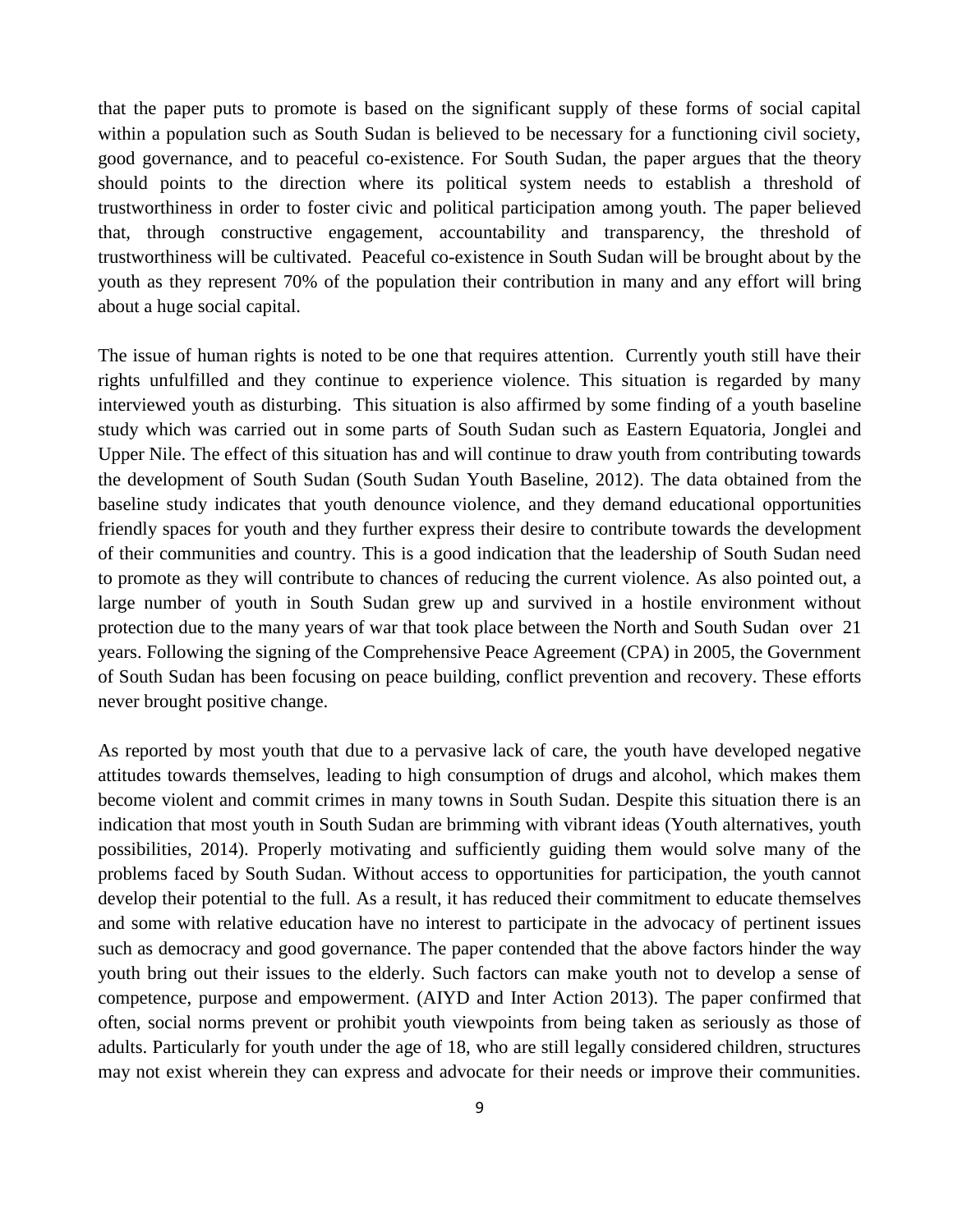This confirmation has been validated by the interviewed youth who claimed that in South Sudan youth views are sometime not taken seriously by the adults in position of authority.

The Assessment established that, over 30 percent (31.9 percent male and 27.1 percent female) of youth is unable to find work. Those looking for work account for 19 percent (19.6 percent male and 17.5 percent female) while the remaining 11 percent are discouraged workers. The reason for the high unemployment rate is due to lack of adequate education, an issue also raised in the paper before. Changing the situation in South Sudan requires youth with skills as they are crucial. Life skills are the capabilities that young people need to make informed decisions, develop relationships, and solve problems. Important life skills for youth to engage in civic activities should include: Leadership, critical thinking and analysis, communication, and negotiation. As also observed from many experiences that educational background of youth themselves and their parents have an effect on the level of engagement; participation as known usually increases with higher levels of education (Mercy Corps 2012). Further for youth civic engagement to be successful the paper argues that, youth requires mobilization skills. Skills that increases mobilizing can contribute to capabilities for identifying priorities, resources, needs and organizing solutions as needed in South Sudan. . A Mercy Corps report (2012) noted that educational institutions, especially "schools, are key mediums for promoting civic engagement through the transmission of civic knowledge and by involving students in programs and activities that stimulate community involvement, such as service-learning projects".

A meaningful role of youth can be promoted by increasing awareness through the use of the media. A good opportunity is the increase in the number of community radios in South Sudan. The South Sudanese media can play an important role. The Media role can be directly in transmitting negative perspectives of youth, and as such can be engaged to communicate more positive images (O'Donoghue and Kirschner 2003). South Sudan Information Communication Technology has begun to support the access to the internet and the rise of social media. Access to the internet and the rise of social media have introduced and encouraged a new true youth-led and youth-decision making space in other places (Raynes-Goldie 2008).

Given the gap between elderly people and the youth in South Sudan it is necessary that programs that emphasize collaboration, particularly intergenerational collaboration, as a problem solving methodology and reported gains in perceptions of youth can be key. The paper also points out that, the recognition of both youth and adults is essential in order to achieve effective and sustained social change and development. Youth civic engagement in South Sudan is supposed to support building organizations that became the platform for addressing conflict and violence and bring about social change.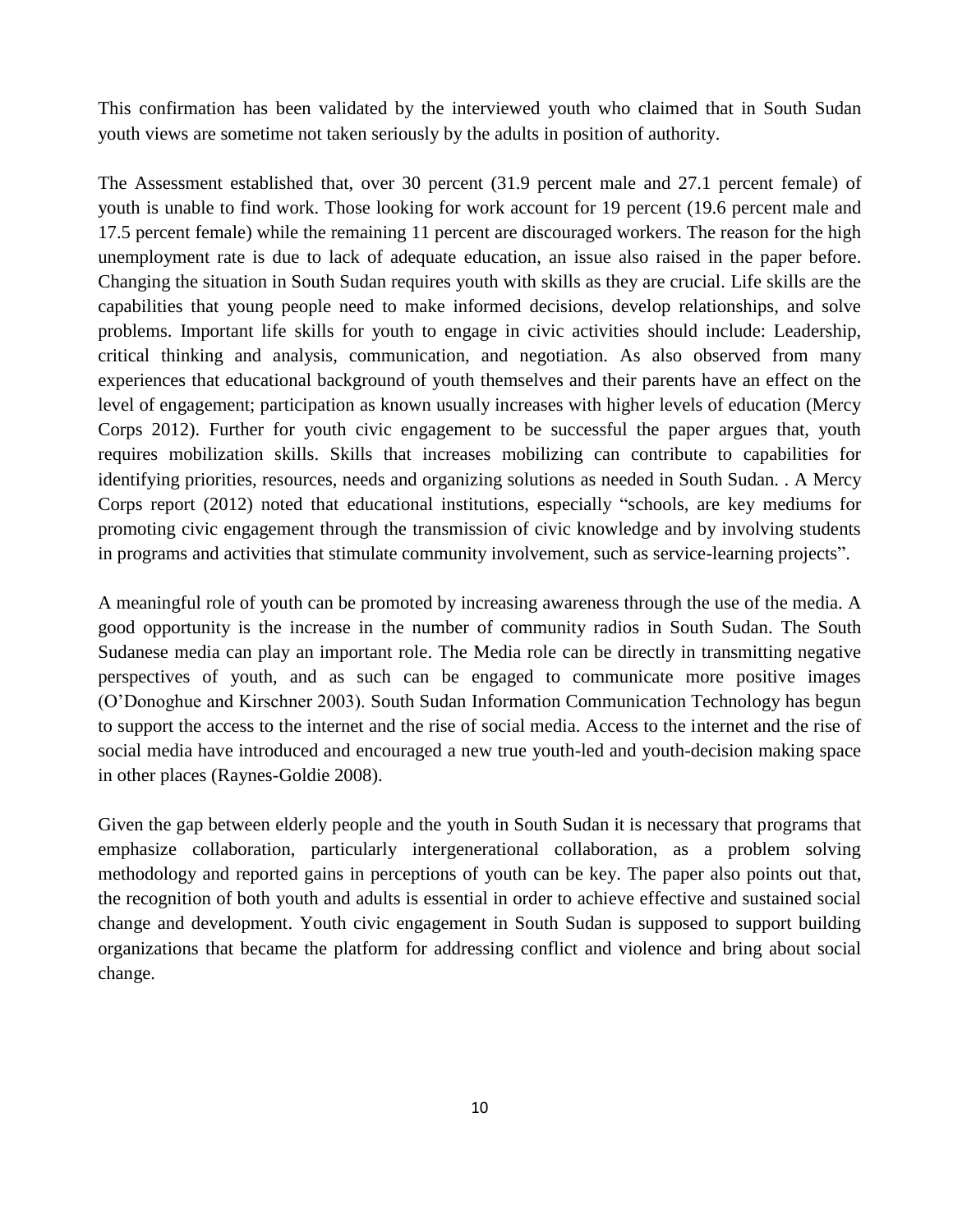#### **Recommendations**

To address youth civic engagement in South Sudan as community service, political involvement, collective action and mobilization for social concern, the paper offers the following recommendations.

Youth activism in South Sudan, particularly among female youth, is imperative to ensure that young people have full representation in all the ten (10) states and can mobilize to create positive social change. Basic advocacy and lobbying skills combined with youth media outlets are important key to mobilization of young people and increasing the membership base of these youth organization.

Education as a basic human right and the foundation of knowledge is the basic key to level of participation in democracy and good governance. The government of South Sudan has already adopted an alternative education system which is quick learning package but a lot needs to be done to ensure that education situation is addressed fully and this can be an alternative to formal schooling.

It is very vital for the youth in South Sudan to consider social awareness: sensitizing the South Sudanese youth about the social issues that need to be dynamically tackled in order to create a culture of equity, justice, and democracy make them embark on the exciting journey of claiming their rights. The current peace process in Addis Ababa provides a good opportunity for youth to increase joining hands.

It is also important to create youth structures in different counties and states in South Sudan to support differences and establish safe, supportive learning environments, ultimately recreating the climate and culture in all level of communities. This requires conscious commitment by all participants in South Sudan to overcoming all barriers that could hinder structural success.

Considering organizational skills of youth: there is a functional need by civil society organization and those supporting youth to set specific, measurable, achievable, and realistic and time bound social objectives inspired from an overarching social strategy, based on a solid system, centered on a hierarchically well delineated structure in South Sudan. This organizational clarity will mobilize the motivated youth and make them share the same values. Youth endowed with the necessary social skills and adopting a style of participative decision-making and agenda setting will make the desired social change sustainable.

The socially empowered youth in many parts of South Sudan acquire disciplined civic practices that help them formulate constructive strategies for action (service, advocacy, policy change) to accomplish public ends/purposes. The civic culture will raise the public morale, and elevate the capacity for planning and carrying out public action especially in the affected states and discourage the issue of youth groups forming based on tribal lines. It goes without saying that the society, at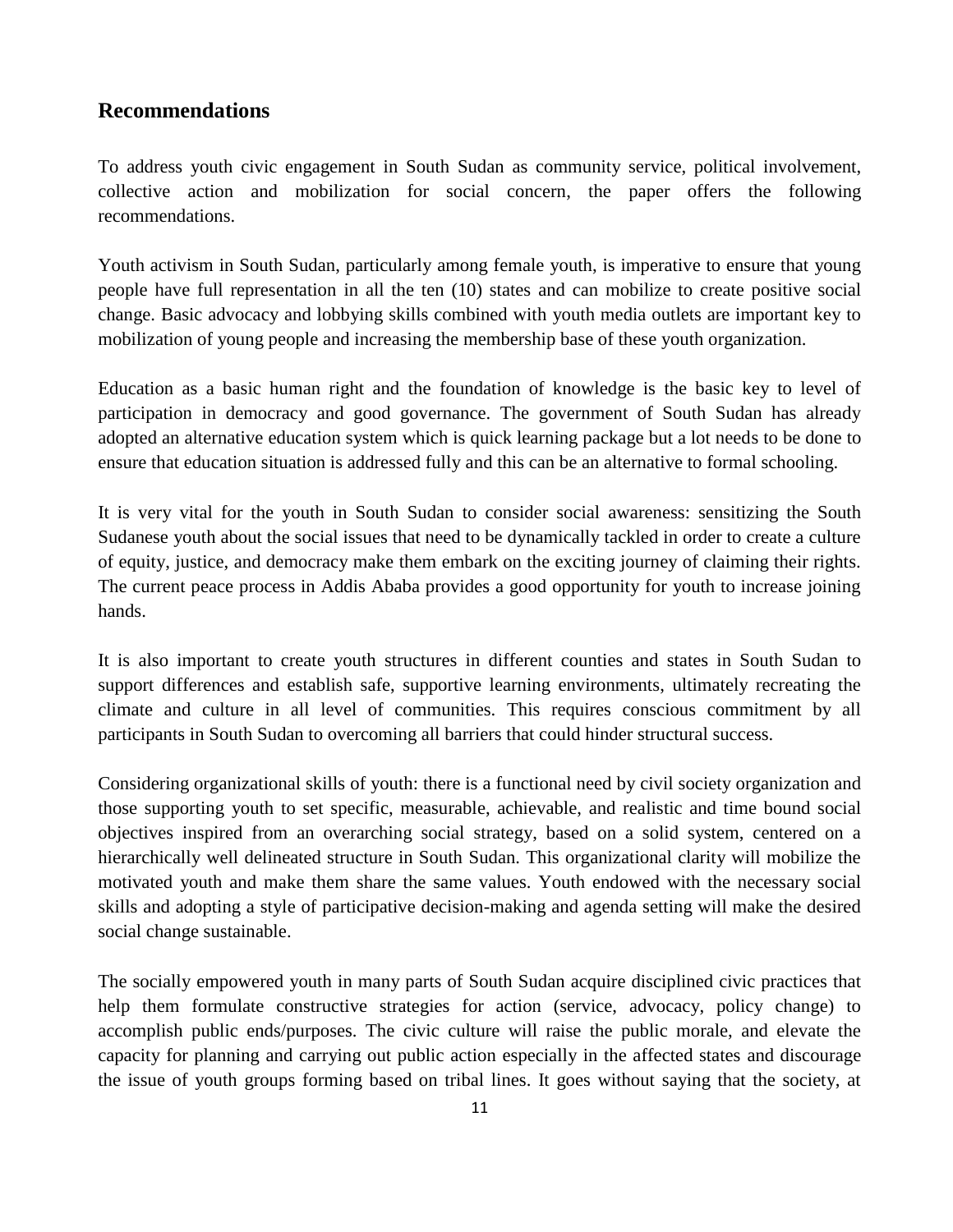large, will then witness social entrepreneurship in the sense of building up the moral and political courage to take risks for the public good.

The traumatized culture of the youth in South Sudan requires a concrete action. A holistic mindset means adopting a rights-based-approach that can ensure equitable access to employment, knowledge, social services and markets for young South Sudan citizens.

A political reform should be based on South Sudan youth and the general citizen's civic and political rights and economic reform must also follow a rights-based approach. This can guarantee stability and responsiveness in new governance systems being proposed in South Sudan, and to pave the way for transitions towards democracy and rule of law, while improving the quality and well-being of South Sudan citizenry lives.

While the government is building its capacity and considering political reform, it should go hand in hand with economic reform that can free citizens and youth from favoritism, and unfairness in the distribution of services, wealth, and knowledge. A careful and transparent distribution if economic resources may mean supporting national service and programs where youth are benefiting and impact them positively where youth will be able to access employment leading to upward mobility and community engagement.

When referring to economic and fairness it is good to consider that economic justice refers to equity and fairness not only in the distribution of resources but in the access to these resources. In order to claim a level of justice, South Sudan needs to ensure that youth everywhere in South Sudan, regardless of class and personal backgrounds and political affiliation have the same chances to enter the public sphere and have a say in the economic policies that shape their lives.

Establishment of National Youth Policy will be necessary and the policy should be developing in a participatory manner. Youth need to be vigilant in ensuring that the process is not hijacked by political entities.

# **Limitations**

The preceding recommendations are ambitious, and their implementation is dependent on political will from national and local governments in South Sudan. The author of this paper understands that there are obstacles to the implementation of youth civic engagement programs. The current limited democratic space in South Sudan will not motivate youth to actively drive positive change through political engagement attitudes change for youth. Some of the youth engagements are left underway because they are sometimes confused by the politicians and political parties.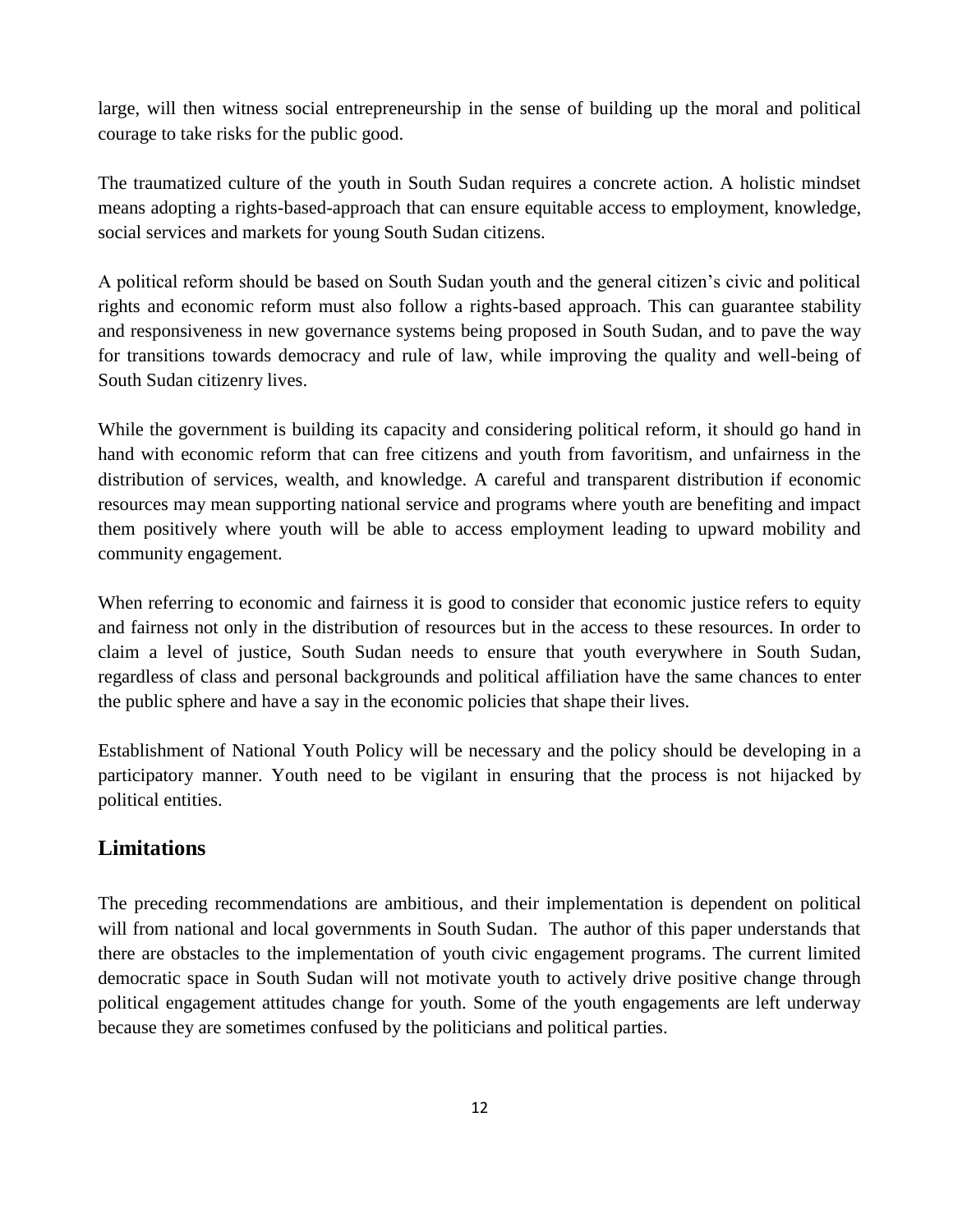## **Conclusion**

The youth civic engagement in South Sudan should be activated to bring about processes of change in building democracy, governance at all level of society, support the enhancement about civil dialogue and leadership and political voice. Engagement should translate to representation and promotion of a community agenda which leads to increased community coexistence. The unity of youth in community organizations through engagement and leadership should bring about social capital and built organizations should become the platform of addressing conflict and violence which bring about social change and improve political engagement attitudes for youth.

For civil engagement to take place it is necessary to have more democratic space which the government and the entire society in South Sudan need to create. Empowerment through the active civic engagement and leadership by youth will contribute to acceptance, tolerance in South Sudan and achieve positive social change.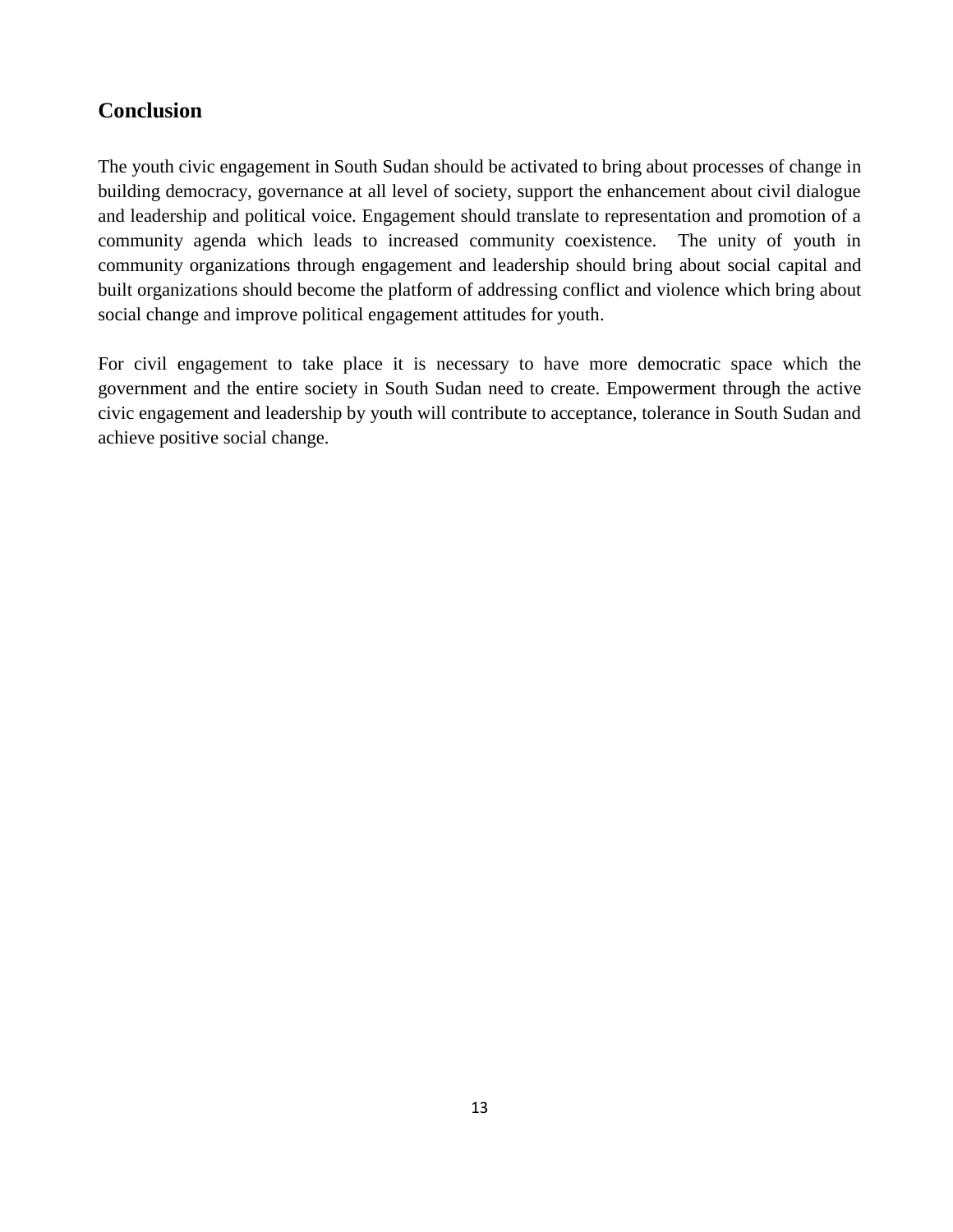#### **Reference**

- Action, A. a. (2013). *The Alliance for International Youth Development. Guiding Principles for International Youth Development.* . Retrieved Febuary 2015, from http://www.interaction.org/sites/default/files/Guiding%20Principles%20for%20International %20Youth%20Dev
- Alessi, B. (2005). *Promoting Democracy. Innvations in Civic Participation,Service as a Strategy:.* Washington, DC.
- Bank, W. (2012). *World Bank .* Retrieved March 2015, from http://www.worldbank.org/en/country/southsudan/overview
- Baseline, S. S. (2012). *Voice of Youth .* Retrieved March 2015, from http://www.voicesofyouth.org/posts/south-sudan-youth-baseline-study-completed
- Beny G. (2013). *Youth Participation in Democracy and Good Governance in South Sudan.* . Retrieved March 2015, from http://www.sudantribune.com/spip.php?article46109
- Boyden, J. (2008). *Preface. In: Years of Conflict: Adolescence, Political Violence and Displacement .* Oxford: (J. Hart, ed.). Berghahn Books,.
- Camino, L. a. (2002). From Periphery to Center: Pathways for Youth Civic Engagement in the Day-To-Day Life of Communities. "Applied Developmental Science, 2002: 213 – 220.
- Corps, M. (2011a). *Egypt Youth Assessment.* Cairo .
- Corps, M. (2011c). *Understanding Political Violence among Youth: Evidence from Kenya on the links between youth economic independence, social integration, and stability.* Retrieved March 2015, from http://www.mercycorps.org/sites/default/files/research\_brief\_-\_kenya\_
- Corps., M. (2012). *Civic Engagement of Youth in the Middle East and North Africa: An Analysis of Key Drivers and Outcomes.* Retrieved March 2015, from http://www.mercycorps.org/research-resources/civic-engagement-youth-middle-east-andnorth-africa
- Crossroad., Y. a. (2014). *Pursuing a Positive Path in South Sudan .* Retrieved March 2015, from http://www.mercycorps.org/sites/default/files/South%20Sudan%2C%20Through%20Youth% 27s%20Eyes%20-%20Youth%20Assessment%20%20%282014%29.pdf
- De Tocqueville, A. ((1945). *Democracy in America (Henry Reeve trans., Phillips Bradley ed.).* Retrieved March 2015, from http://scholarship.law.duke.edu/cgi/viewcontent.cgi?article=1150&context=lcp&seiredir=1&referer=http%3A%2F%2Fus